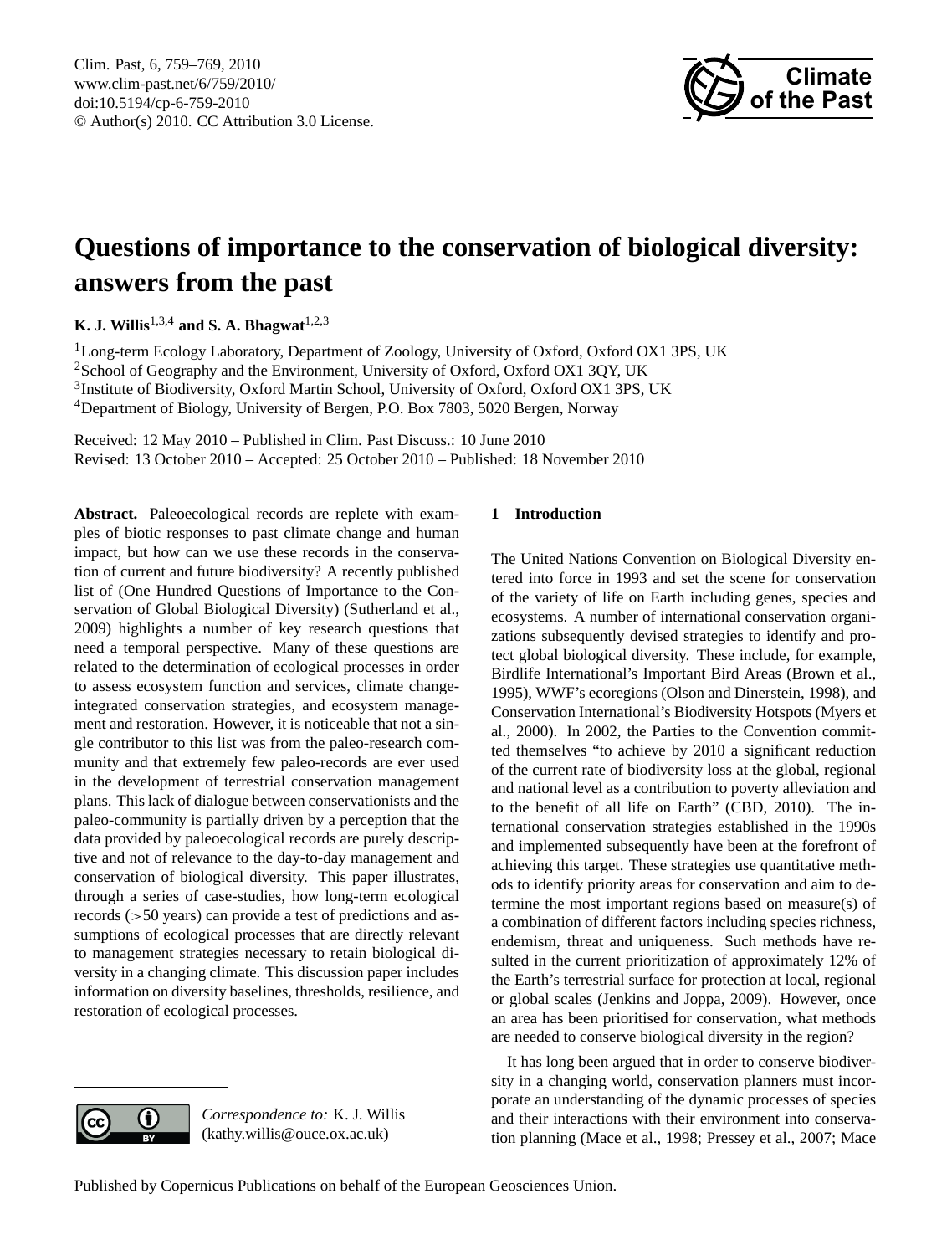and Purvis, 2008). With the increasing threats of climate change and human impact (e.g., Marlon et al., 2008), most conservation organisations now acknowledge the relevance of ecological processes to conservation. These include, for example, stated aims to create ecological conditions necessary for resilience, persistence and the prevention of thresholds and irreversible changes in ecosystems. Ecological processes include climatic processes, primary productivity, hydrological processes, formation of biophysical habitats, interactions between species, movements of organisms and natural disturbance regimes, all of which influence biological diversity (Bennett et al., 2009). What is still lacking, however, is an understanding of how to identify the ecological processes important to achieving these aims, and then how to devise policies to conserve them. This underlies one of the main problems with planning for dynamic ecosystems; it is often far from obvious what data should be used to determine ecological processes, and what ecological processes should be conserved.

Within conservation biology there is a tendency to examine ecological processes at the ecological timescale, with datasets spanning at most up to 50 years, but more often between 1–5 years. However, many of the ecological processes that are relevant to understanding patterns of biological diversity occur over longer timescales spanning 10 s–1000 s years. Furthermore, to understand evolutionary processes, this timescale must be even longer. The tendency, therefore, has been to either extrapolate from short-term records or to rely heavily upon models to determine ecological process. Although these methods can provide a first-order approximation, they can also lead to some misguided predictions and assumptions, sometimes leading to inappropriate policy and management decisions.

An additional method for determination of ecological processes, and one that is currently under-utilized, is the use of longer-term ecological records contained in historical and fossil records (for a review see Willis et al., 2010). Reasons for an absence of long-term ecological temporal datasets in biodiversity assessments and reports are most often driven by a lack of appreciation of the type of data such records can provide (Willis et al., 2007). There is also the perception that climate change and human impact are now so much faster and greater than anything ever experienced before in Earth's history and that we will be experiencing novel ecosystems. Thus it is argued that in many situations, determination of historical restoration targets are not going to be relevant to current and future conservation practices (Hobbs et al., 2006; Jackson and Hobbs, 2009).

This paper asks: what are the most important questions relating to the conservation of biological diversity that can be addressed using long-term ecological methods and datasets? Through a series of case-studies and examples it examines their use in: (i) determining ecological processes important for maintaining target ecosystems; (ii) understanding thresholds and building ecosystem resilience in response to climate change; (iii) restoration of ecological processes in degraded landscapes; and (iv) identification of regions important for conservation of evolutionary processes.

### **2 Which ecological processes are important for maintaining target ecosystems?**

Biodiversity base-lines still form the corner-stone of many conservation strategies where the aim is to conserve and/or maintain characteristic features of the protected area such as endemic species, a combination of species, or a particular community assemblage. There are many levels of management strategies that are applied to these protected areas. One such strategy is the IUCN Protected Area Categories (Dudley, 2008) which recognizes seven different levels of management ranging from category 1a, strict nature reserve, managed mainly for science and excluding people, through to a category VI which is managed mainly for the sustainable use of the natural ecosystem and allows harvesting by people to occur within the reserve. Rarely, within this management framework, is consideration given to the processes to be preserved in order to maintain the biodiversity within the reserve (Boitani et al., 2008) or those responsible for the biodiversity in the first place. This was a case in point with the Sierra de Manatlan UNESCO Biosphere reserve (SMBR) (Figueroa-Rangel et al., 2008) in Western Mexico. The SMBR is a region of tropical humid and temperate grasslands covering approximately  $1400 \text{ km}^2$  in Western Mexico. Here a number of the major habitat and land-cover types are protected and managed according to the IUCN classification scheme. These include upland pine-dominated forests which are seen as a priority and have been classified as an IUCN core zone 1a; thus an area where people are excluded. However, it is also assumed that these pine-dominated forests are a secondary succession following past anthropogenic activities. The IUCN 1a classification could therefore potentially be at odds with the aim to conserve the ecological processes because the factors responsible for maintaining the target ecosystem (humans) are removed from the system using this management strategy.

A paleoecological sedimentary sequence spanning the last 4200 cal yr BP (before present) was analyzed from a sedimentary site situated in the pine-dominated forest to determine whether this forest type was a human or natural legacy. A second aim was to determine the natural variability of the forests prior to prehistoric human activity and how this altered in response to climate change (Figueroa-Rangel et al., 2008). Results indicated that *Pinus* was the dominant tree species for the entire length of record and was established in the region long before the presence of humans. This *Pinus*dominated forest type is not therefore a result of secondary succession following anthropogenic activities. This study also indicated that during an interval of increased humidity between 2500–1260 cal yr BP cloud forest taxa became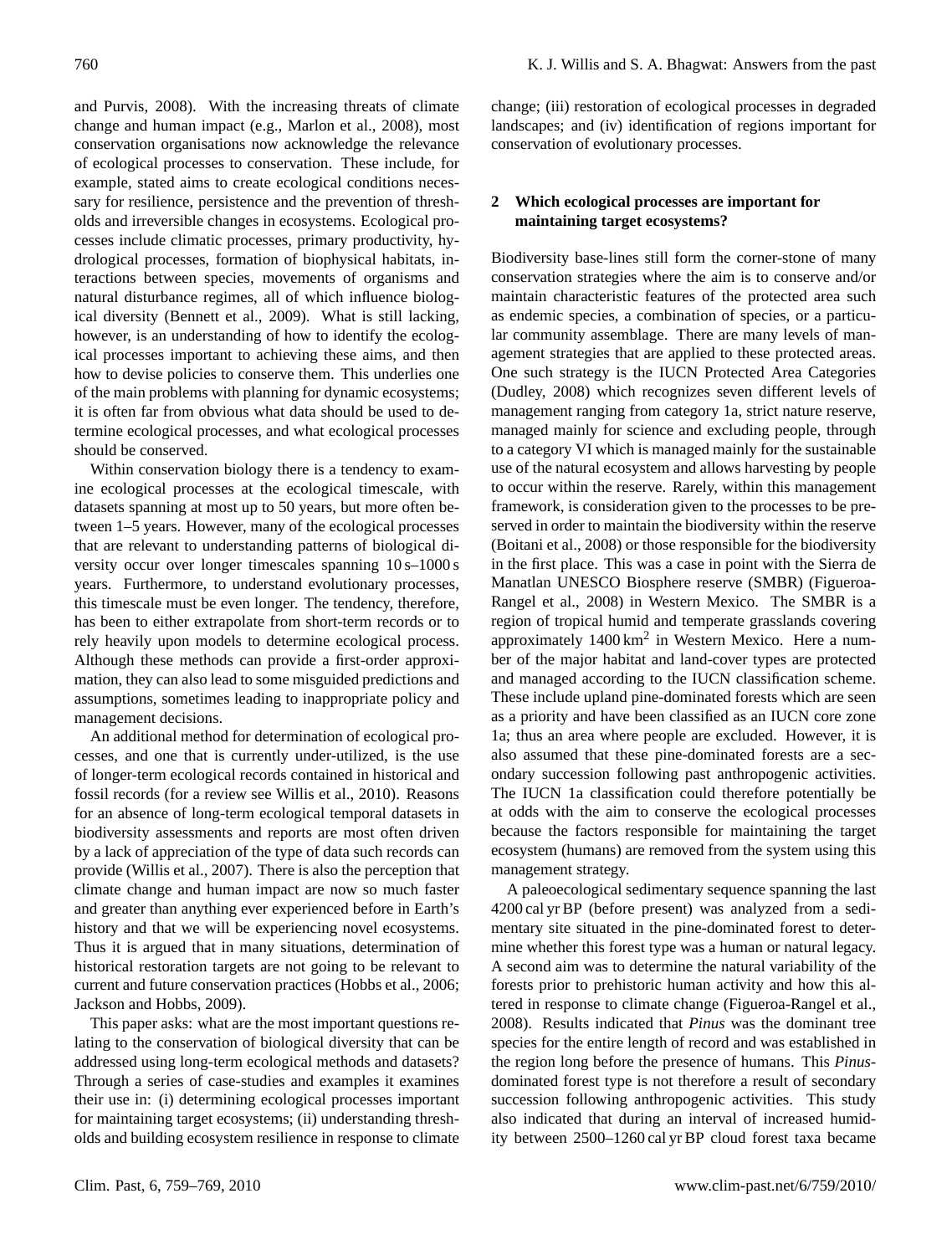

**Fig. 1.** Percentage pollen diagram of the pine-dominated forest in West-Central Mexico over the past 4200 years for total pollen sum, including spores of ferns. Ages are calibrated years BP (mean and 95% confidence interval of accuracy) (Redrawn from Figueroa-Rangel et al., 2008).

established in the area and reduced dominance of the *Pinus* and that this was a natural response to climate change. Natural burning (as recorded in the charcoal record) also indicated a close positive correlation with *Pinus*, suggesting that in combination with aridity, burning is an important process in maintaining this forest type. Results from this study, therefore, not only indicate the naturally occurring vegetation in this region but also processes responsible for its presence and persistence (aridity and burning). It also suggests that despite people having been present in the region for several thousand years, they had little impact on the existing *Pinus* dominated forest and suggests that the current management strategy of excluding any anthropogenic activities in this part of the reserve is probably unnecessary (Figueroa-Rangel et al., 2008) (Fig. 1).

This is but one example; there are numerous paleoecological studies from many regions of the world indicating the importance of such data for determination of baselines and processes responsible for the current biodiversity. In the absence of paleoecological records, often basic ecological assumptions are made about the processes responsible for the present-day diversity and general "rules" are often applied uncritically across regions and sometimes even continents. This is particularly true of assumptions related to burning regimes, particularly in grassland ecosystems (see, for example, Foster and Motzkin, 2003; Maxwell, 2004). A number of recent studies have indicated that in regions that climatically should be able to support trees (e.g., S. Africa and Madagascar), there is a tendency to assume that all grasslands are a consequence of previous anthropogenic activity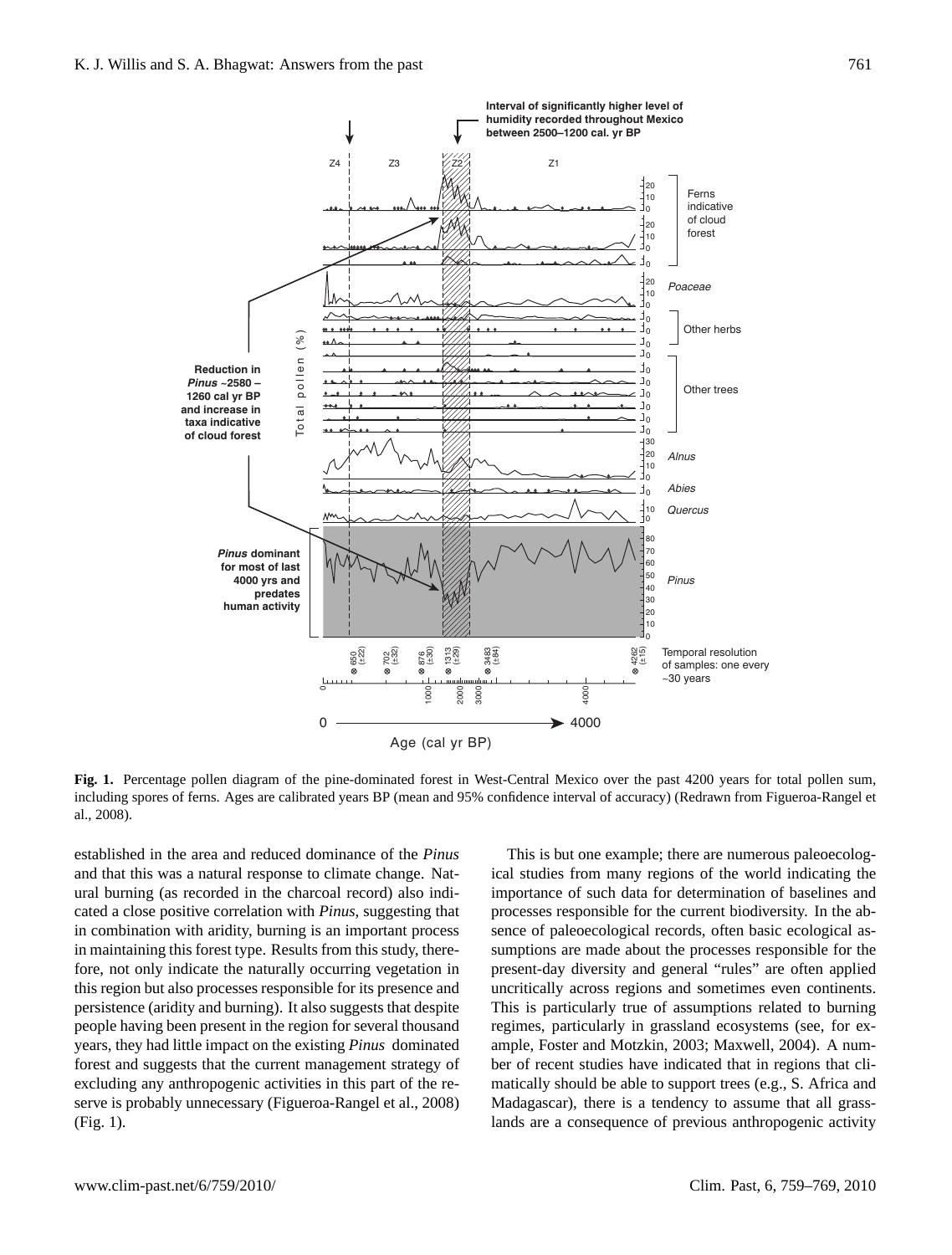(Bond et al., 2008). By the classification of grasslands as "anthropogenic" they often acquire the label of a "degraded" landscape and therefore are of little conservation priority. However, many of these grasslands are in fact without any anthropogenic management, are naturally occurring and contain important endemic species of high conservation priority (e.g., Parr et al., 2002; Bond et al., 2008; Willis et al., 2008; Bond and Parr, 2010).

## **3 Determination of thresholds and conserving resilient ecosystems**

Another key question related to current and future biodiversity conservation is how will taxa and the processes they are involved in respond to current and future environmental changes (Willis and Birks, 2006)? In recent years there has been an increasing concern over the prospect of critical thresholds or tipping points when, following a biotic/abiotic environmental change, the ecosystem shifts abruptly from one stable state to another (Folke et al., 2004; Scheffer et al., 2009). A number of conservation organizations now acknowledge critical thresholds as a current and future threat and the need to create conditions that ensure persistence and resilience against threshold events.

Thresholds and tipping points are one area where the utility of longer term records have been recognized for some time within conservation science – particularly in marine systems for both the identification of tipping points (Scheffer et al., 2001) and also regions/communities that appear to be more resilient to threshold events (West and Salm, 2003). There have also been some excellent studies examining the timing and possible driving mechanisms of threshold events in terrestrial ecosystems (e.g., Carrion et al., 2001; Dearing, 2008). To date, the majority of these records have been used to describe the past occurrence of threshold events and demonstrate that mechanisms responsible often involve a combination of biotic and abiotic factors. What is probably more critical to conservation planning, however, is to determine which regions are more resilient to threshold events and the ecological processes that are responsible for this resilience. Such information can then be used in two important ways: first, to prioritize resilient areas in conservation planning, since these regions are likely to be more robust in the face of future climate change (West and Salm, 2003); and second, to try to build resilience into ecosystems, thereby creating conditions that might enable greater persistence in the face of environmental change.

One study that has attempted to identify spatial patterns of resilience and ecological factors responsible using long-term ecological records is for the highly biodiverse coastal ecosystems in south-east Madagascar including littoral forest and Ericaceae-dominated heathland (Virah-Swamy et al., 2008). Vegetation dynamics spanning the past ∼4000 years were reconstructed for four sites along the south-eastern coast using paleoecological techniques including pollen analysis and sediment geochemistry. Abiotic changes occurring over the same interval were also reconstructed, including climatic change and storm surges associated with sea-level rise using a variety of geochemical analyses. This study identified a series of threshold events that occurred over the past 4000 years in response to the combined influence of storm surges (resulting from sea-level rise) and intervals of aridity. A combination of these two abiotic factors resulted in a rapid switch  $(<50$  years) from littoral forest to Ericaceae-dominated heathland at four sites on the coast. The Ericaceae-dominated heathland is thus a naturally occurring vegetation type following environmental peturbations and is not as a result of past human activities. Results from this study also demonstrated, however, that the initial composition of the forest appeared to influence both the resilience and the nature of recovery of the vegetation following the perturbation. Specifically, the diverse littoral forest was more resilient to the triggering mechanisms (sea-level rise and storm surges), showing greater resistance to the initial environmental perturbation and a quicker return to forest following disturbance. In contrast, the open *Uapaca* woodland appeared to be far less resistant and underwent a threshold event after the first combined storm surge and aridity event. It then never recovered and this region has remained as Ericaceous heathland ever since (Fig. 2).

An initial take-home message for conservation planning from this study is to make conservation of the littoral forest fragments a priority, as well as the naturally occurring heathland mosaic around them because this appears to have provided refugia for species during intervals of aridity and storm surges (Virah-Swamy et al., 2009a,b). However, this study also indicated that some littoral forest fragments seem to provide greater refuge for endemic species than others during environmental perturbations. One example is the Madagascan endemic evergreen forest tree, *Symphonia*. This is an important genus in Madagascar – many of its species produce nectar and fruits that are consumed by bats, birds and lemurs, but it presently only grows in some fragments of littoral forest and not others (Goodman and Benstead, 2003). On examination of long-term ecological records from two sedimentary sequences at the littoral forest sites, it was apparent that following the climatic perturbations, *Symphonia* went locally extinct at one site but not at the other. It was also apparent that at both sites there was a close relationship between the abundance of *Symphonia* and the presence of populations of *Erica* spp. and *Myrica* (Fig. 3a).

To determine the reason for this apparent difference between littoral forest fragments, population models were applied to the pollen abundance data to understand whether the local extinction of *Symphonia* was modulated by competition and/or facilitation (Virah-Swamy et al., 2009b). Four alternative hypotheses were considered: (i) that there was competition between *Symphonia* and *Erica* spp., (ii) facilitation by *Myrica* (which is an important nitrogen fixer in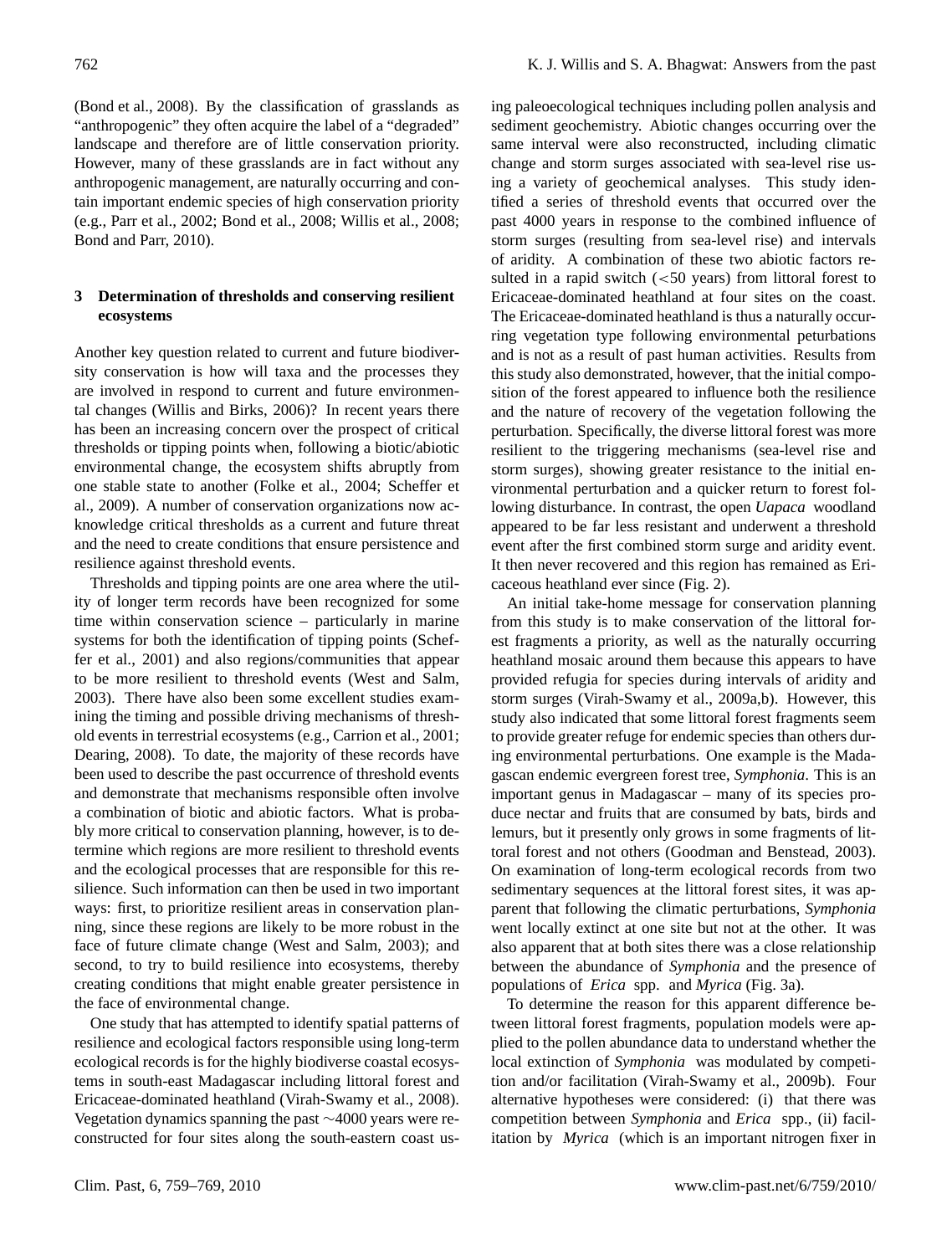

**Fig. 2.** Changes in selected taxa at the two habitat types: **(a)** Erica-heath (left hand panel) and **(b)** littoral forest fragment (right hand panel). Grey bands are periods of abiotic changes corresponding to vegetation shifts. Note the difference in species composition and timing of changes between the two sites (Redrawn from Virah-Swamy et al., 2009a).

this region) enabled the persistence of *Symphonia;* (iii) neither competition nor facilitation exerted any influence; and iv) both competition (*Symphonia-Erica* spp.) and facilitation (*Symphonia-Myrica*) were responsible for the persistence of the species at one site but not the other. Different models were fitted using a negative binomial likelihood function; maximum-likelihood parameter estimates were determined using a Nelder–Mead simplex algorithm (Bonsall and Hastings, 2004).

Results indicated that at both sites, the best model for describing the *Symphonia* dynamics was the competition model with *Erica* spp. In addition, when competition isoclines were plotted for the two sites it became apparent that at the site where *Symphonia* went locally extinct (Mandena), *Erica* and *Symphonia* coexisted at high abundances, but at low abundances, *Erica* outcompeted *Symphonia*. In contrast, at St. Luce, *Symphonia* and *Erica* spp. coexisted throughout the sequence. Mandena is an area with nutrient-poor soils, which are particularly deficient in phosphates and nitrogen. In contrast St. Luce has more nutrient-rich soils. It is therefore probable that at Mandena, plants that can grow in nitrogenpoor soils (e.g., *Erica* spp.) gained a competitive advantage during climate perturbations, expanded and reached maximum carrying capacity, driving *Symphonia* populations to local extinction. Thus it is the density of *Erica* that determines coexistence or competition effects at Mandena and this can result in local extinction during climatic perturbations. By contrast, at St Luce, the more nutrient-rich soils provided more resources for *Symphonia* during climatic perturbations. With higher *Symphonia* abundances, *Symphonia* exerted competitive effects on *Erica* spp. and persisted through the interval of climatic perturbation (Virah-Swamy et al., 2009c) (Fig. 3b).

By examining ecological processes responsible for persistence through time, this study raises important implications for conservation planning. It clearly indicates that population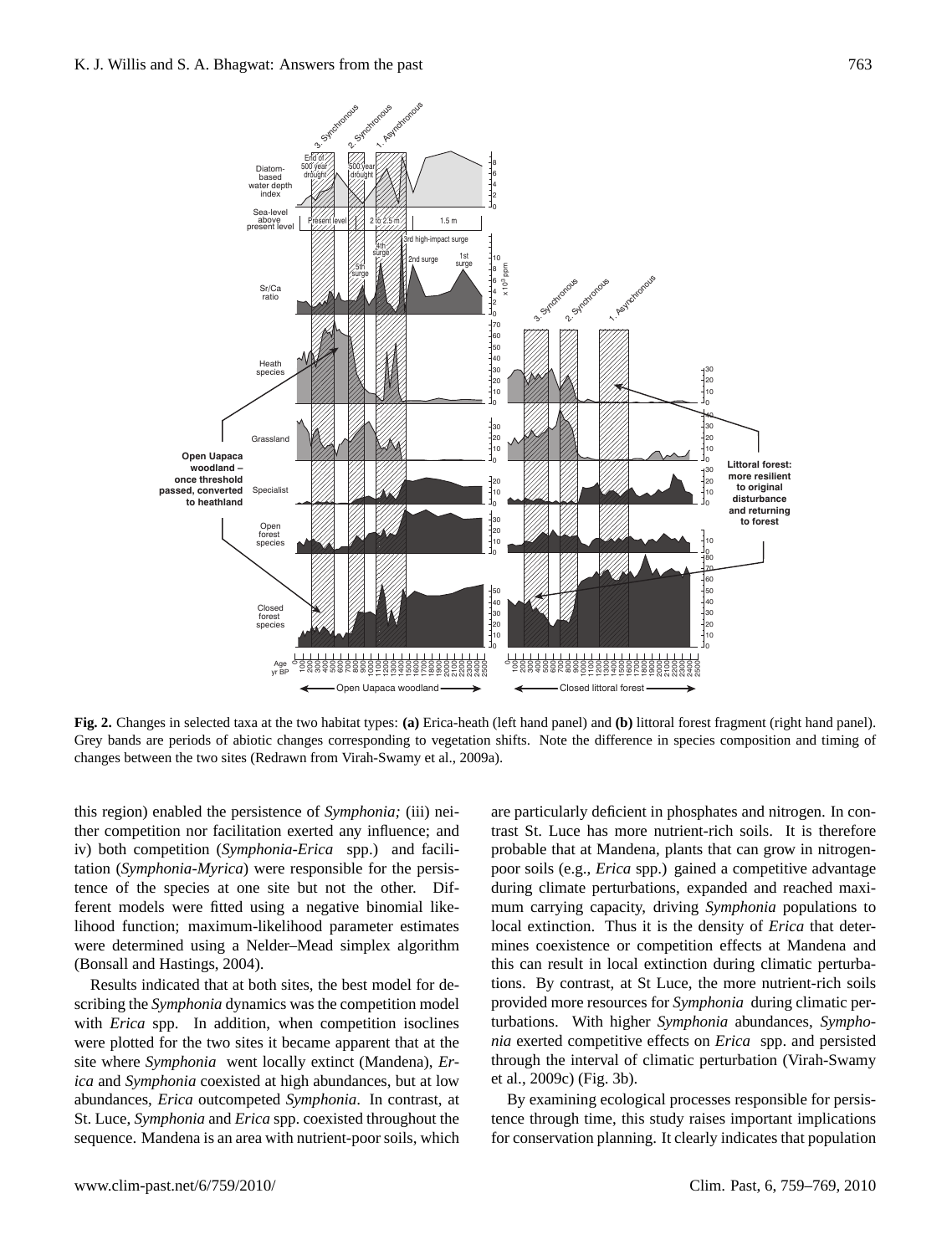

**Fig. 3. (a)** *Symphonia* dynamics in relation to *Erica* spp. and *Myrica* in two forest fragments: at fragment (Mandena M15) where it became extinct at 950 cal yr BP (i,ii) and another fragment (Saint Luce S9) where it persisted (iii,iv). Note that grey bands are periods of marine inundation between 2300 to 800 cal yr BP accompanied by climatic desiccation around 950 cal yr BP. (Redrawn from Virah-Swamy et al., 2009a) **(b)** Models describing *Symphonia* dynamics (Redrawn from Virah-Swamy et al., 2009c).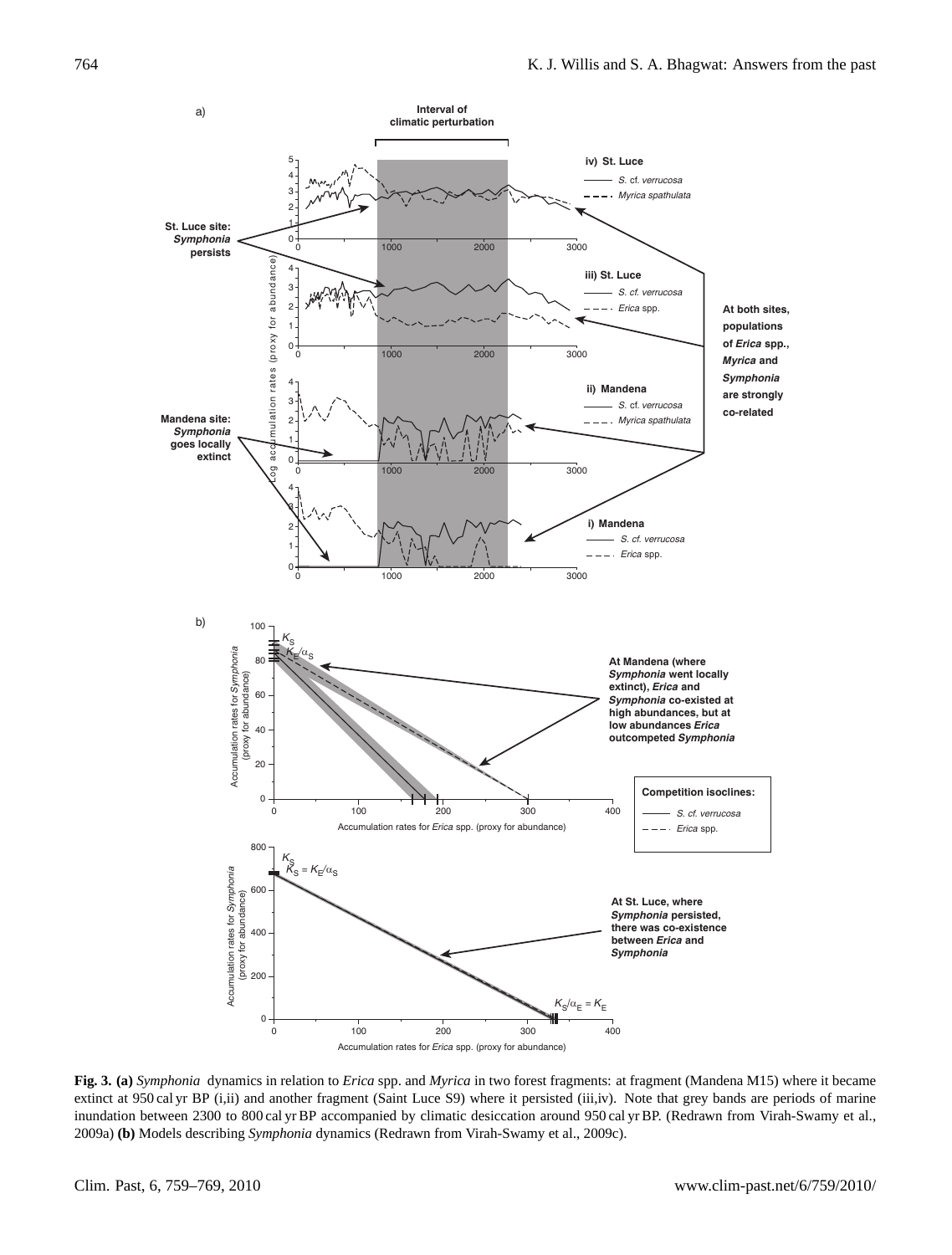abundance is more important for the persistence of *Symphonia* than the other factors considered (including facilitation by nitrogen fixers) and areas that are able to support higher numbers of individuals (due to abiotic factors such as better soil nutrients) enable partitioning of resources and competitive populations. With increasing fragmentation and reduction in sizes of populations, the most important regions for conservation prioritization in this region of Madagascar must be those areas of littoral forest situated on nutrient-rich soils, since during climate perturbations littoral forests located on poorer soils will probably not be able to support many of the region's important endemic taxa. By prioritizing conservation of littoral forest situated on nutrient-rich soils it will be possible to preserve the ecological processes necessary for its persistence during climatic perturbations.

#### **4 Restoration of ecological processes on a degraded landscape**

Throughout the 20 th century, a key conservation strategy has been maintenance and expansion of the global protected area network. Since the first national park was established in 1872, there are now over 100 000 reserves covering more than  $18$  million km<sup>2</sup> – over 12% of the Earth's land surface (WCMC, 2007). However, these reserves are spatially fixed, meaning that migration beyond reserves in response to climate change may not be possible for many species, particularly because reserves are also surrounded by highly human-dominated landscape matrix (Wittermeier et al., 2009). Furthermore, in order to migrate beyond reserves, many species will have to travel through novel ecosystems in anthropogenic landscapes. In such ecosystems, plant and animal communities are often influenced by people's preferences (e.g., cultivated and domesticated species) and alien or invasive species are also common. How can we then create conditions that will protect native species beyond reserves and in novel ecosystems? This may require a whole new approach to conservation, restoring ecological processes and enhancing the quality of landscape matrix surrounding reserves.

The first approach is to restore ecological processes to these degraded landscapes. This requires knowledge of what was there before degradation and the processes that were important for ecosystem function.

Currently in conservation practice, a movement is gaining increasing support is one that proposes to restore ecological processes in degraded landscapes through the re-introduction of large herbivores as "ecosystem engineers" (Vera, 1997, 2000) Vera (2000), for example, argues that to achieve functionality in an ecosystem it is necessary to restore the trophic structure, namely in the form of large herbivores that were widespread upon the landscape before their numbers were greatly reduced through hunting and removal for agricultural activities. In the case of European landscapes,Vera (1997, 2000) suggests that the animals to be reintroduced should be those apparent on the European landscape between ∼10 000– 8000 yr BP and in North America (Donlan et al., 2005, 2006) and Northern Russia (Zimov, 2005) it is suggested that the animals to be reintroduced should be those present during the Pleistocene  $(>10000 \text{ yr BP})$ . Through such reintroductions, it is suggested that these large herbivores will improve ecosystem function through nutrient cycling, seeddispersal, increased biomass and increased diversity (Vera 1997, 2000; Donlan et al., 2005, 2006; Zimov, 2005). This approach of re-introducing large herbivores is already occurring at sites in the Netherlands, parts of North America (Rist et al., 2007) and the Northern Siberian region of Yakutia (Zimov, 2005) Preliminary results indicate a large increase in biodiversity over the past 30 years at Oostvaardesplassen in the Netherlands as a result of re-introducing heck cattle, konic ponies and red deer (Vera, 2009). This approach, however, is not without its critics (e.g., Rubenstein et al., 2006), not least from the paleoecological community (Mitchell, 2005; Soepboer and Lotter, 2009; Whitehouse and Smith, 2010). Understanding the relationship between past herbivore densities and their role as "ecosystem engineers" is an important future research challenge for long-term ecology.

A second approach for restoration of ecological processes in degraded landscapes may be to learn from the legacy of past human activities. Many of the landscapes in so-called biodiversity hotspots have a long history of human habitation and have been under some form of cultivation in the past (Willis et al., 2004). Past cultivation techniques included planting of trees along with crops in agroforestry systems (Heckenberger et al., 2007), and soil-management strategies (Bhagwat et al., 2008). For example, the ancient Maya manipulated and cultivated the landscape of the Yalahau region in the northeast corner of the Yucatan Peninsula in Mexico by using algae from wetlands to enrich upland garden plots, and by cultivating trees within their communities (Fedick and Morrison, 2004). Similarly, there is substantial evidence to indicate that fertile Terra Preta soils were developed by pre-Columbian native populations in central Amazonia through the addition of large amounts of charred residues, organic waste, excrement and bones (Glaser, 2007). Terra Preta soils also occur in other regions of South America including Ecuador and Peru, in Western Africa (Benin, Liberia) and in the savannas of South Africa (Willis et al., 2004). These soils, many created over 2000 years ago, contain 70 times more charcoal than surrounding soils and have greatly enhanced fertility due to high levels of soil organic matter and nutrients such as nitrogen, phosphorus, potassium, and calcium in a landscape of otherwise infertile soils. Terra Preta soils occur in small patches averaging 20 ha, but 350 ha sites have also been reported (Glaser, 2007). Field experiments to re-create contemporary Terra Preta in Amazonia with charcoal additions between  $5-10$  Mg ha<sup>-1</sup> has increased crops yields up to 220% (Glaser et al., 2006). Interestingly in these examples, it is humans who are creating conditions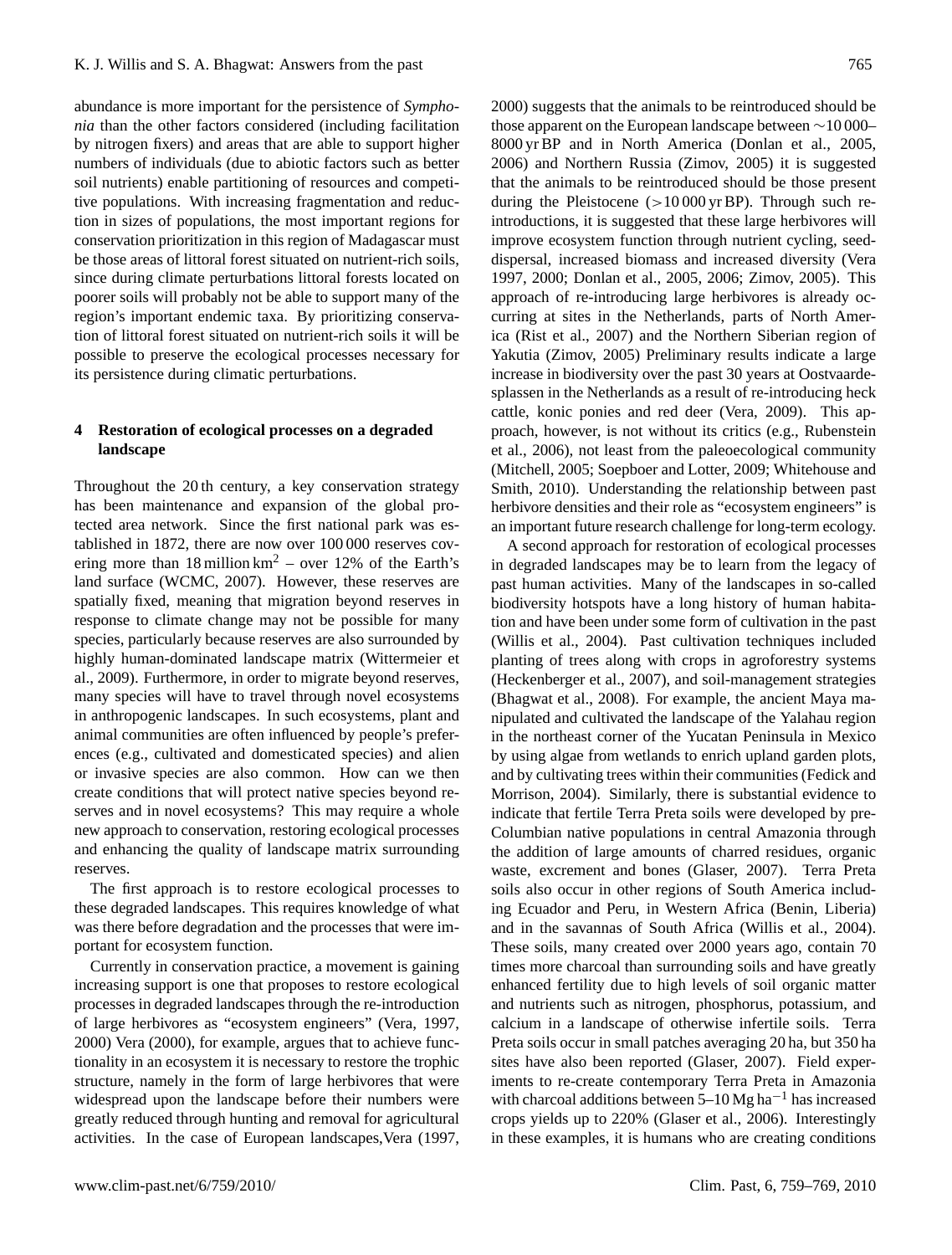necessary for increased biodiversity, indicating that ecological processes facilitated by past human management can also contribute to enhancing biodiversity.

## **5 Identification of regions important for evolutionary processes**

Many of the examples given above illustrate questions related to processes responsible for maintaining diversity on ecological timescales. Another important question is how do we conserve processes responsible for genetic diversity and which is manifest on evolutionary timescales? Conservation of evolutionary processes is essential to maintain the ability of organisms to continue to adapt and evolve to new circumstances (Mace and Purvis, 2008). Although it is impossible to predict the future course of evolution, in order to conserve evolutionary processes, it is thus important to conserve regions that contain high genetic diversity and species/areas that are phylogenetically distinct (Issac et al., 2007). Paleoecological records, in combination with molecular phylogenies, have an important role to play in the identification of both of these factors.

Many studies now indicate that regions of greatest genetic diversity and genetically distinctive populations are those where plants and animals persisted in cold-stage refugia during intervals of climatic perturbations including the Pleistocene ice-ages (e.g., Hewitt, 2000; Douglas et al., 2006). Often these populations are at the trailing edge of the current species distribution and represent relict populations of a former distribution (Hampe and Petit, 2005). It is only through knowledge of their past distribution in refugia during the Pleistocene ice-ages (e.g., Willis et al., 2004; Bhagwat and Willis, 2008; Binney et al., 2009) that a detailed understanding of the spatial extent (and often patchy distribution) of genetic diversity can be appreciated (Petit et al., 2008). It also interesting to note that several studies now indicate that there is often no positive correlation between current species diversity and genetic diversity; the former tending to be associated with extant suitable habitats (e.g., soil type, moisture availability etc.) and the latter with location of glacial refugia and routes of postglacial colonization (e.g., Puscas et al., 2008).

Another consideration for conservation of evolutionary process is the location of "warm-stage" refugia, regions of persistence during interglacial periods. Given future climatic conditions, location of such refugia may be more important to ensure the future persistence and genetic diversity of cool temperate species including many endemic alpine and arctic taxa. An important time-interval to examine refugia for these species is the mid-Holocene climatic optimum between 8000–6000 cal yr BP when, for example, summers in Northern and Central Europe were ∼2–2.5 ◦C and winters 1– 1.5 ◦C warmer than today (Birks, 1988, 2008). Clear spatial differences are apparent in the distribution of many arctic and

alpine species during this interval (Birks and Willis, 2008) and identification of pockets of so-called "cryptic" refugia.

So how can such information on cold and warm-stage refugia be incorporated into conservation management and planning? In a recent attempt to identify important areas for conservation of ecological processes in Australia, locations of refugia during previous intervals of aridity were incorporated into the spatial planning framework in order to determine regions for conservation (Klein et al., 2009). The interval of aridity being examined in this study occurred within the last few dacades but Klein et al. (2009) argued that these areas provide the most probable regions of persistence in future intervals of aridity and therefore represent important regions for conservation. A similar approach could be applied to many regions of the world using palaeoecological records of past distributions. Such an approach, predominantly focused on preserving areas important for species persistence in the future and on maintaining ecological processes necessary for this persistence, it also likely to preserve longevity of species/communities and thus evolutionary processes.

#### **6 Conclusions**

Many of the questions regarded as being important to the conservation of biological diversity require an understanding of the dynamic processes of species and their interactions with their environment (Sutherland et al., 2009). But amongst the majority of conservation organisations there is still a lack of appreciation of the relevance of ecological processes to conservation planning and there still are few methodologies available to incorporate them into strategic conservation planning (see however Pressey et al., 2007; Klein et al., 2009; Edwards et al., 2010). In addition, datasets recording ecological processes spanning timescales >50 years are absent from all such methods.

In the next decade with increased biotic/abiotic changes occurring, it is imperative that ecological and evolutionary processes are at the forefront of conservation planning rather than as an after-thought (Pressey et al., 2007; Mace and Purvis, 2008). Throughout this paper, we demonstrate that palaeoecological data are not just descriptive records detailing past change, but provide information on ecological and evolutionary processes that are highly relevant to management of present-day ecosystems including information on baselines, resilience and persistence, and identifying regions with greatest evolutionary potential. Such records provide an essential test of predictions and assumptions of ecological processes that are directly relevant to conservation management strategies. But a future research agenda must also develop an understanding of ecological processes "beyond the reserves" and for the management of "novel ecosystems" since this is where much of our biodiversity conservation will need to take place.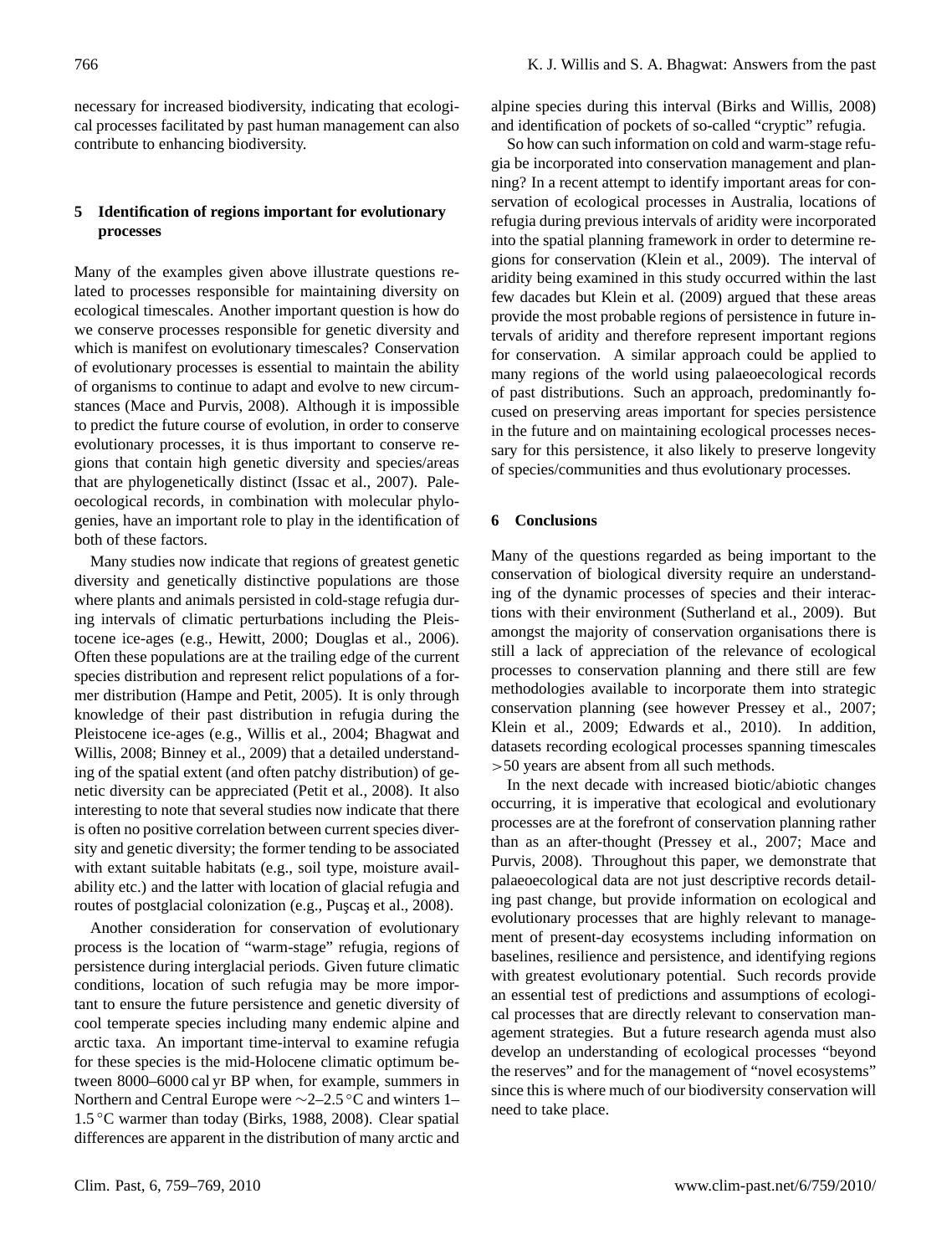So why are long-term ecological data not routinely incorporated into conservation planning for ecological processes? We suggest that there are currently a number of barriers, not least in the ability for presentation and accessibility of longterm ecological data to non-specialists. New tools for extraction, analysis and presentation of paleoecological data are needed which present the data in a format that is usable by non-specialists (e.g., Binney et al., 2009). There also needs to be far greater dialogue between the two communities in order to develop a clearer understanding of important questions. This should then lead to more focused paleoecological datasets that provide records on temporal scales and in research regions that are of relevance to conservationists (Froyd and Willis, 2008). Finally, we argue that the time is ripe for the development of a strategic conservation planning tool that routinely incorporates long-term ecological data in order to determine the best regions for conservation of ecological and evolutionary processes through time.

*Acknowledgements.* We thank PAGES for funding to attend the 3rd Open Science Meeting in Corvallis, Oregon, USA; Ailsa Allen for preparing figures, John Birks for comments on this manuscript and members of Long-term Ecology Laboratory, Oxford for stimulating discussion.

Edited by: C. Whitlock



The publication of this article was sponsored by PAGES.

#### **References**

- Bennett, A. F., Haslem, A., Cheal, D. C., Clarke, M. F., Jones, R. N., Koehn, J. D., Lake, P. S., Lumsden, L. F., Lunt, I. D., Mackey, B. G., Mac Nally, R., Menkhorst, P. W., New, T. R., Newell, G. R., O'Hara, T., Quinn, G. P., Radford, J. Q., Robinson, D., Watson, J. E. M., and Yen, A. L.: Ecological processes: A key element in strategies for nature conservation, Ecological Management and Restoration, 10(3), 192–199, 2009.
- Bhagwat, S. A. and Willis, K. J.: Species persistence in northerly glacial refugia of Europe: a matter of chance or biogeographical traits? J. Biogeogr., 35, 464–482, 2008.
- Bhagwat, S. A., Willis, K. J., Birks, H. J. B., and Whittaker, R. J.: Agroforestry: a refuge for tropical biodiversity?, Trends. Ecol. Evol., 23, 261–267, 2008.
- Binney, H. A., Willis, K. J., Edwards, M. E., Bhagwat, S. A., Anderson, P. M., Andreev, A. A., Blaauw, M., Damblon, F., Haesaerts, P., Kienast, F., Kremenetski, K. V., Krivonogov, S. K., Lozhkin, A. V., MacDonald, G. M., Novenko, E. Y., Oksanen, P., Sapelko, T. V., Valiranta, M., and Vazhenina, L.: The distribution of late-Quaternary woody taxa in northern Eurasia: evidence from a new macrofossil database, Quaternary Sci. Rev, 28, 2445–2464, 2009.
- Birks, H. J. B.: Long-term change in the British uplands, in: Ecological Change in the Uplands, edited by: Usher, M. B. and

Thompson, D. B. A., British Ecological Society Symposium, 7, Blackwell Scientific Publications, Oxford, 37–56, 1988.

- Birks, H. J. B.: Holocene climate research progress, paradigms, and problems, in: Natural Climate Variability and Global Warming: a Holocene Perspective, edited by: Battarbee, R. W. and Binney, H., Wiley-Blackwell, Chichester, 7–57, 2008.
- Birks, H. J. B. and Willis, K. J.: Alpines, trees, and refugia in Europe, Plant Ecol. Diversity, 1, 147–160, 2008.
- Boitani, L., Cowling, R. M., Dublin, H. T., Mace, G. M., Parrish, J., Possingham, H. P., Pressey, R. L., Rondinini, C., and Wilson, K. A.: Change the IUCN protected area categories to reflect biodiversity outcomes, PLoS Biology, 6, 436–438, 2008.
- Bond, W. J. and Parr, C. L.: Beyond the forest edge: Ecology, diversity and conservation of the grassy biomes, Biol. Conserv., doi:10.1016/j.biocon.2009.12.012, in press, 2010.
- Bond, W. J., Silander, J. A., Ranaivonasy, J., and Ratsirarson, J.: The antiquity of Madagascar's grasslands and the rise of C-4 grassy biomes, J. Biogeogr., 35, 1743–1758, 2008.
- Bonsall, M. B. and Hastings, A.: Demographic and environmental stochasticity in predator-prey metapopulation dynamics, J. Anim. Ecol., 73, 1043–1055, 2004.
- Brown, A. F., Stillman, R. A., and Gibbons, D. W.: Use of Breeding Bird Atlas Data to Identify Important Bird Areas – a Northern England Case-Study, Bird Study, 42, 132–143, 1995.
- Carrion, J. S., Munuera, M., Dupre, M., and Andrade, A.: Abrupt vegetation changes in the Segura Mountains of southern Spain throughout the Holocene, J. Ecol., 89, 783–797, 2001.
- CBD, 2010: Biodiversity Target, [www.cbd.int/2010-target,](www.cbd.int/2010-target) last access: March 2010.
- Dearing, J. A.: Landscape change and resilience theory: a palaeoenvironmental assessment from Yunnan, SW China, Holocene, 18, 117–127, 2008.
- Donlan, C. J., Berger, J., Bock, C. E., Bock, J. H., Burney, D. A., Estes, J. A., Foreman, D., Martin, P. S., Roemer, G. W., Smith, F. A., Soule, M. E., and Greene, H. W.: Pleistocene rewilding: An optimistic agenda for twenty-first century conservation, Am. Nat., 168, 660–681, 2006.
- Donlan, J., Berger, J., Bock, C. E., Bock, J. H., Burney, D. A., Estes, J. A., Foreman, D., Martin, P. S., Roemer, G. W., Smith, F. A., Soule, M. E., and Greene, H. W., Re-wilding North America, Nature, 436, 913–914, 2005.
- Douglas, M. E., Douglas, M. R., Schuett, G. W., and Porras, L. W.: Evolution of rattlesnakes (Viperidae; Crotalus) in the warm deserts of western North America shaped by Neogene vicariance and Quaternary climate change, Mol. Ecol., 15, 3353–3374, 2006.
- Dudley, N.: Guidelines for Applying Protected Area Management Categories, IUCN, Gland, Switzerland, 2008.
- Edwards, H. J., Elliott, I. A., Pressey, R. L., and Mumby, P. J.: Incorporating ontogenetic dispersal, ecological processes and conservation zoning into reserve design, Biol. Conserv., 143, 457– 470, 2010.
- Fedick, S. L. and Morrison, B. A.: Ancient use and manipulation of landscape in the Yalahau region of the northern Maya lowlands, Agr. Hum. Values, 21, 207–219, 2004.
- Figueroa-Rangel, B. L., Willis, K. J., and Olvera-Vargas, M.: 4200 years of pine-dominated upland forest dynamics in west-central Mexico: Human or natural legacy?, Ecology, 89, 1893–1907, 2008.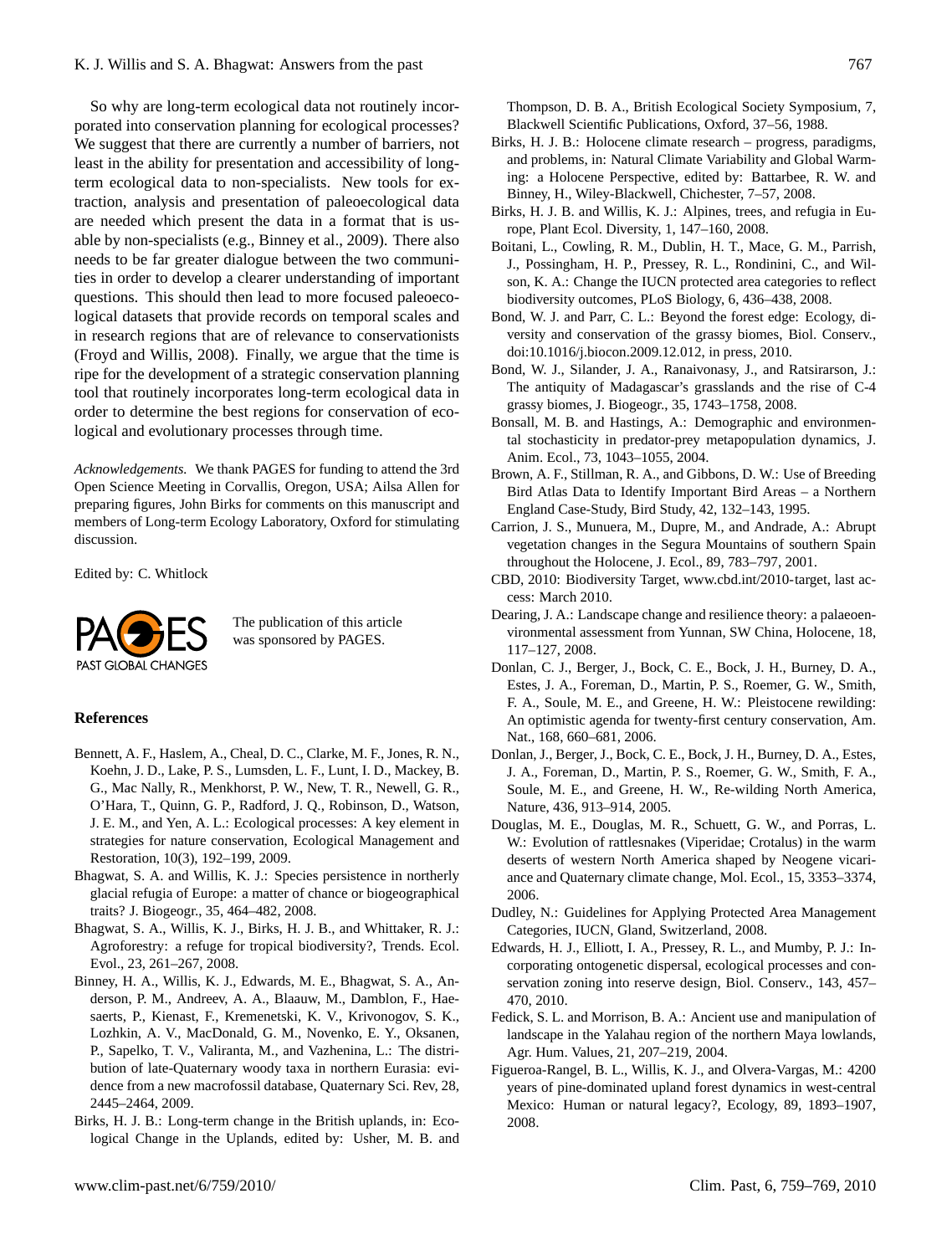- Folke, C., Carpenter, S., Walker, B., Scheffer, M., Elmqvist, T., Gunderson, L., and Holling, C. S.: Regime shifts, resilience, and biodiversity in ecosystem management, Annu. Rev. Ecol. Evol. S, 35, 557–581, 2004.
- Foster, D. R. and Motzkin, G.: Interpreting and conserving the openland habitats of coastal New England: insights from landscape history, Forest. Ecol. Manag., 185, 127–150, 2003.
- Froyd, C. A. and Willis, K. J.: Emerging issues in biodiversity and conservation management: The need for a palaeoecological perspective, Quaternary Sci. Rev., 27, 1723–1732, 2008.
- Glaser, B.: Prehistorically modified soils of central Amazonia: a model for sustainable agriculture in the twenty-first century, Philos. T. R. Soc. B., 362, 187–196, 2007.
- Goodman S. M. and Benstead, J. P.: The natural history of Madagascar, Chicago, IL: University of Chicago Press, 2003.
- Hampe, A. and Petit, R. J.: Conserving biodiversity under climate change: the rear edge matters, Ecol. Lett., 8, 461–467, 2005.
- Hecker, S. J., Cho, I. S., Glinka, T. W., Zhang, Z. J., Price, M. E., Lee, V. J., Christensen, B. G., Boggs, A., Chamberland, S., Malouin, F., Parr, T. R., Annamalai, T., Blais, J., Bond, E. L., Case, L., Chan, C., Crase, J., Frith, R., Griffith, D., Harford, L., Liu, N., Ludwikow, M., Mathias, K., Rea, D., and Williams, R.: Discovery of MC-02,331, a new cephalosporin exhibiting potent activity against methicillin-resistant Staphylococcus aureus, J. Antibiot., 51, 722–734, 1998.
- Hewitt, G.: The genetic legacy of the Quaternary ice ages, Nature, 405, 907–913, 2000.
- Hobbs, R. J., Arico, S., Aronson, J., Baron, J. S., Bridgewater, P., Cramer, V. A., Epstein, P. R., Ewel, J. J., Klink, C. A., Lugo, A. E., Norton, D., Ojima, D., Richardson, D. M., Sanderson, E. W., Valladares, F., Vila, M., Zamora, R., and Zobel, M.: Novel ecosystems: theoretical and management aspects of the new ecological world order, Global Ecol. Biogeogr., 15, 1–7, 2006.
- Isaac, N. J., Turvey, S. T., Collen, B., Waterman, C., and Baillie, J. E.: Mammals on the EDGE: conservation priorities based on threat and phylogeny, PLoS ONE, 2(3), e296, doi:10.1371/journal.pone.0000296, 2007.
- Jackson, S. T. and Hobbs, R. J.: Ecological Restoration in the Light of Ecological History, Science, 325, 567–569, 2009.
- Jenkins, C. N. and Joppa, L.: Expansion of the global terrestrial protected area system, Biol. Conserv., 142, 2166–2174, 2009.
- Klein, C. J., Wilson, K. A., Watts, M., Stein, J., Carwardine, J., Mackey, B., and Possingham, H. P.: Spatial conservation prioritization inclusive of wilderness quality: A case study of Australia's biodiversity, Biol. Conserv., 142, 1282–1290, 2009.
- List, R., Ceballos, G., Curtin, C., Gogan, P. J. P., Pacheco, J., and Truett, J.: Historic distribution and challenges to bison recovery in the northern Chihuahuan Desert, Conserv. Biol., 21, 1487– 1494, 2007.
- Mace, G. M., Balmford, A., and Ginsberg, J.: Conservation in a changing world, Cambridge University Press, Cambridge, 309 pp., 1998.
- Mace, G. M. and Purvis, A.: Evolutionary biology and practical conservation: bridging a widening gap, Mol. Ecol., 17, 9–19, 2008.
- Marlon J. R., Bartlein, P. J., Carcaillet, C., Gavin, D. G., Harrison, S. P., Higuera, P. E., Joos, F., Power, M. J., and Prentice, I. C.: Climate and human influences on global biomass burning over the past two millennia, Nature Geoscience 1, 697–702, 2008.
- Maxwell, A. L.: Fire regimes in north-eastern Cambodian monsoonal forests, with a 9300-year sediment charcoal record, J. Biogeogr., 31, 225–239, 2004.
- Mitchell, F. J. G.: How open were European primeval forests?, Hypothesis testing using palaeoecological data, J. Ecol., 93, 168– 177, 2005.
- Myers, N., Mittermeier, R. A., Mittermeier, C. G., da Fonseca, G. A. B., and Kent, J.: Biodiversity hotspots for conservation priorities, Nature, 403, 853–858, 2000.
- Olson, D. M. and Dinerstein, E.: The global 200: A representation approach to conserving the Earth's most biologically valuable ecoregions, Conserv. Biol., 12, 502–515, 1998.
- Parr, C. L., Bond, W. J., and Robertson, H. G.: A preliminary study of the effect of fire on ants (Formicidae) in a South African savanna, Afr. Entomol., 10, 101–111, 2002.
- Petit, R. J., Hu, F. S., and Dick, C. W.: Forests of the past: A window to future changes, Science, 320, 1450–1452, 2008.
- Pressey, R. L., Cabeza, M., Watts, M. E., Cowling, R. M., and Wilson, K. A.: Conservation planning in a changing world, Trends Ecol. Evol., 22, 583–592, 2007.
- Puscas, M., Taberlet, P., and Choler, P.: No positive correlation between species and genetic diversity in European alpine grasslands dominated by Carex curvula, Divers. Distrib., 14, 852–861, 2008.
- Rubenstein, D. R., Rubenstein, D. I., Sherman, P. W., and Gavin, T. A.: Pleistocene park: Does re-wilding North America represent sound conservation for the 21st century?, Biol. Conserv., 132, 232–238, 2006.
- Scheffer, M., Bascompte, J., Brock, W. A., Brovkin, V., Carpenter, S. R., Dakos, V., Held, H., van Nes, E. H., Rietkerk, M., and Sugihara, G.: Early-warning signals for critical transitions, Nature, 461, 53–59, 2009.
- Soepboer, W. and Lotter, A. F.: Estimating past vegetation openness using pollen-vegetation relationships: A modelling approach, Rev. Palaeobot. Palyno., 153, 102–107, 2009.
- Sutherland, W. J., Adams, W. M., Aronson, R. B., Aveling, R., Blackburn, T. M., Broad, S., Ceballos, G., Cote, I. M., Cowling, R. M., Da Fonseca, G. A. B., Dinerstein, E., Ferraro, P. J., Fleishman, E., Gascon, C., Hunter, M., Hutton, J., Kareiva, P., Kuria, A., MacDonald, D. W., MacKinnon, K., Madgwick, F. J., Mascia, M. B., McNeely, J., Milner-Gulland, E. J., Moon, S., Morley, C. G., Nelson, S., Osborn, D., Pai, M., Parsons, E. C. M., Peck, L. S., Possingham, H., Prior, S. V., Pullin, A. S., Rands, M. R. W., Ranganathan, J., Redford, K. H., Rodriguez, J. P., Seymour, F., Sobel, J., Sodhi, N. S., Stott, A., Vance-Borland, K., and Watkinson, A. R.: One Hundred Questions of Importance to the Conservation of Global Biological Diversity, Conserv. Biol., 23, 557–567, 2009.
- Vera, F. W. M.: Metaforen voor de Wildernis: eik, hazelaar, rund en paard, Wageningen Agricultural University, 1997.
- Vera, F. W. M.: Grazing Ecology and Forest History, CABI Publishing, Wallingford, UK, 2000.
- Virah-Sawmy, M., Gillson, L., and Willis, K. J.: How does spatial heterogeneity influence resilience to climatic changes?, Ecological dynamics in southeast Madagascar, Ecol. Monogr., 79, 557– 574, 2009a.
- Virah-Sawmy, M., Willis, K. J., and Gillson, L.: Threshold response of Madagascar's littoral forest to sea-level rise, Global Ecol. Biogeogr., 18, 98–110, 2009b.